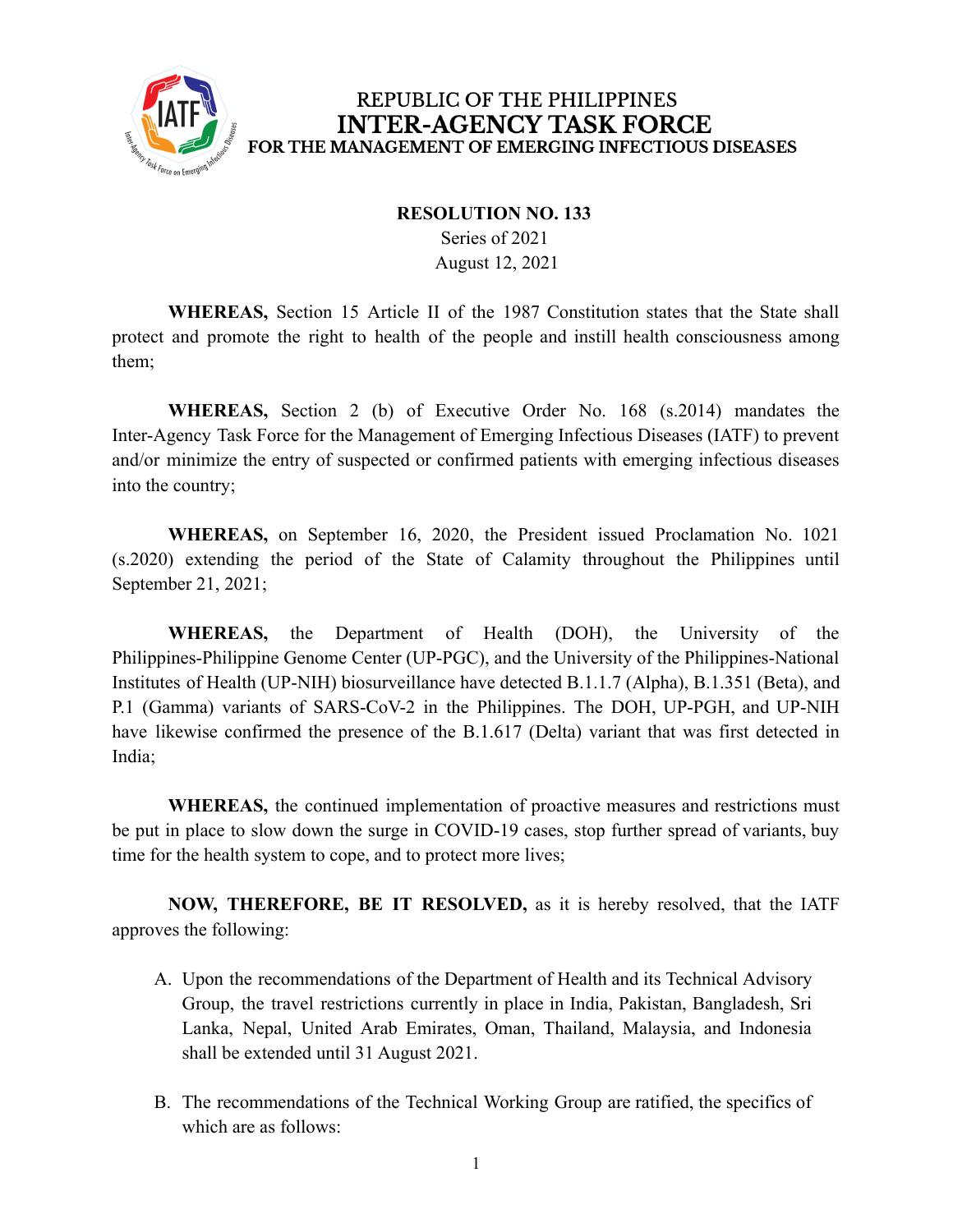

- 1. In order not to disenfranchise any Filipino citizen who may wish to file their certificates of candidacy for the 2022 National Elections even during the state of a national public health emergency, persons over the age of sixty-five (65) who are going out of their residences to personally file their certificates of candidacy in the national office and designated field offices of the Commission on Elections shall be recognized as Authorized Persons Outside of Residence from 01 to 08 October 2021, regardless of community quarantine classification and vaccination status.
- 2. Upon the positive endorsement of the Department of Transportation and its One-Stop-Shop, the request of the airlines to resume international transit hub operations is approved. These international hub operations shall be limited to airside transfers between Terminals 1 and 2, and within Terminal 3 of the Ninoy Aquino International Airport, and further limited for countries/jurisdictions/territories in the Green List. Protocols for the controlled movement of passengers and health and safety protocols within the terminals shall be strictly observed. Any traveler who may exhibit symptoms shall comply with isolation and quarantine protocols which shall be for the account of the sponsoring airlines. The Department of Foreign Affairs, Bureau of Quarantine, and the Bureau of Immigration are directed to formulate the necessary protocols for the issuance of appropriate visas for this purpose applicable on a case-to-case basis.

**RESOLVED FURTHER,** that the Chairperson and the Co-Chairperson shall be duly authorized to sign this Resolution for and on behalf of the Inter-Agency Task Force.

**APPROVED** during the 133rd Inter-Agency Task Force Meeting, as reflected in the minutes of the meeting, held this August 12, 2021, via video conference**.**

**T. DUOUE III** Secretary, Department of Health IATF Chairperson

**KARLO/ALEXEI B. NOGRALES** Secretary, Office of the Cabinet Secretariat IATF Co-Chairperson